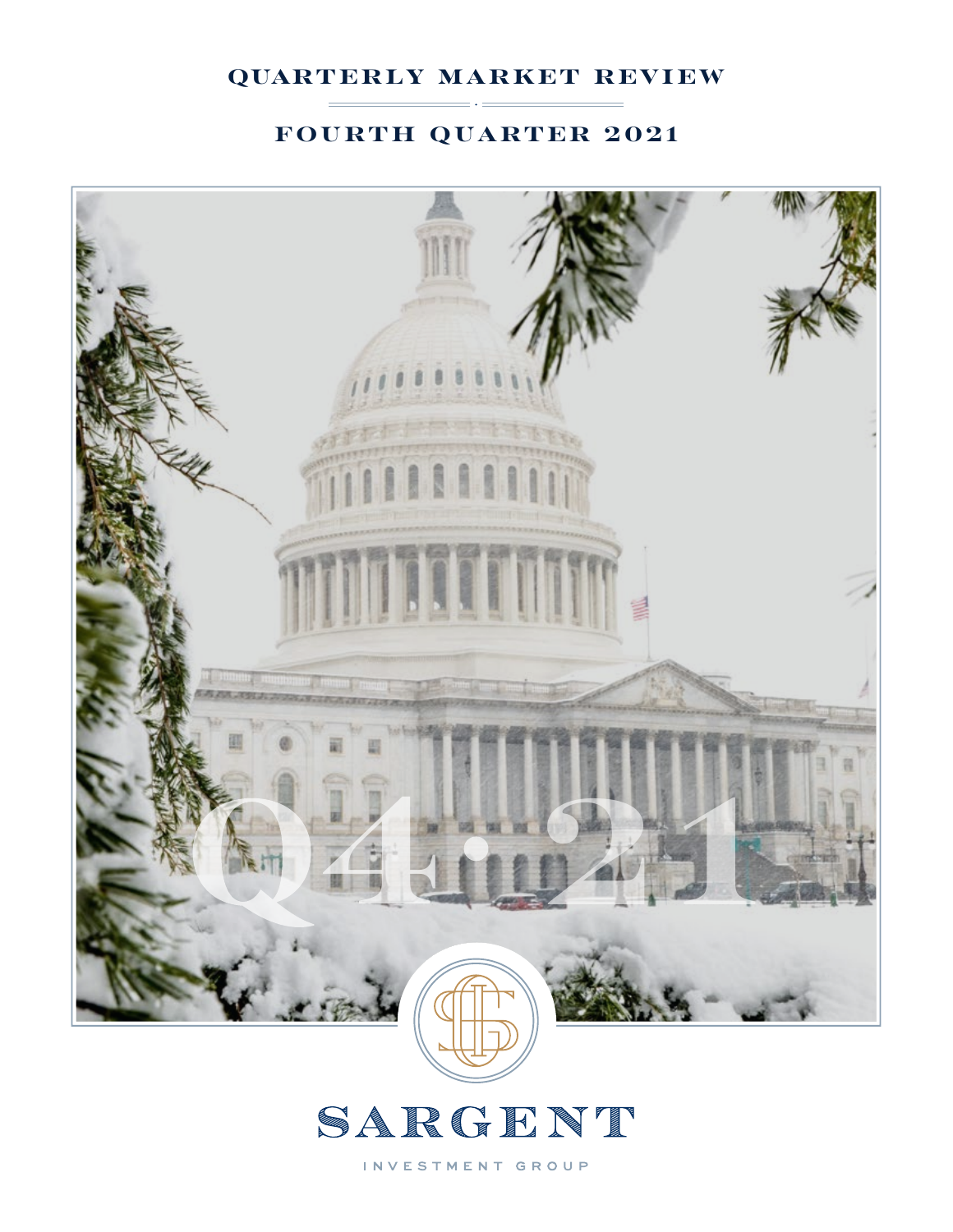

Dear Investors,

january 28, 2022

Considering the volatility we have experienced in the markets the first few weeks of 2022, talking about 2021 may seem like ancient history. Although, it is important as 2021's price action is likely contributing to the current market environment. Managing diversified portfolios was more challenging in 2021 than in previous years. This was primarily due to the extreme divergence in performance in asset classes and market capitalizations, essentially making any diversification away from the largest U.S. market capitalized companies a drag on one's performance. Last year the S&P was up a remarkable 28.71%, posting a third consecutive year of strong performance. Looking under the hood tells a different story. Almost 50% of that return came from just 10 names, the average market capitalization of which was approximately \$1.678 trillion. These are primarily the technology names one would expect, including Apple, Microsoft, Google, NVIDIA, Facebook and Tesla (if TSLA can be classified as a tech company). The other 50% of the S&P's performance was distributed among the remaining 490 names in the index, many of which were negative for the year.<sup>1</sup> This divergence between the largest companies and the rest of the market can also be seen by comparing the Russell 1000 growth index (the largest companies), which was up 27.6% for the year, compared to the Russell 2000 growth index (small companies), which produced a very unimpressive 2.83% return for the year.<sup>1</sup> As our mandate includes the maintenance of a level of diversification that any prudent long-term investor would expect, these divergences presented a challenge benchmarking to the major indices. Nevertheless, we believe this diversification will benefit our portfolios over the long-term, from both a total return, and more importantly, a riskadjusted basis. The following chart illustrates how the performance of different asset classes and styles historically vary significantly from year to year:

|                                      |                                      |                                  |                                 |                               |                                       |                                      |                                       |                                         |                                   |                                |                               |                                |                                    |                                      | 2007 - 2021                     |                                     |
|--------------------------------------|--------------------------------------|----------------------------------|---------------------------------|-------------------------------|---------------------------------------|--------------------------------------|---------------------------------------|-----------------------------------------|-----------------------------------|--------------------------------|-------------------------------|--------------------------------|------------------------------------|--------------------------------------|---------------------------------|-------------------------------------|
| 2007                                 | 2008                                 | 2009                             | 2010                            | 2011                          | 2012                                  | 2013                                 | 2014                                  | 2015                                    | 2016                              | 2017                           | 2018                          | 2019                           | 2020                               | 2021                                 | Ann.                            | Vol.                                |
| EM<br><b>Equity</b><br>39.80         | <b>Fixed</b><br>Income<br>5.2%       | EM<br>Gquity<br>79.0%            | <b>FEIT</b><br>27.9%            | <b>PERTI</b><br>1.35          | <b>PEST 6</b><br>19.7%                | Sem all<br>Cap<br>38.8%              | <b>PEST</b><br>25.0%                  | <b>PETT</b><br>2,8%                     | Small<br>Cap<br>21.3%             | EM<br>Бриту<br>17.39           | Cash<br>1.8%                  | Large<br>Cap<br>31.5%          | Sm ail<br>Cap<br>20.0%             | <b>PEST</b><br>41.3%                 | Large<br>Cap<br>10.6%           | <b>PEST</b><br>23.2%                |
| Comdty                               | Cash                                 | Hgh<br><b>Meld</b>               | Small<br>Cap                    | Fixed<br>Income               | High<br>Yield                         | Large<br>Cap                         | Large<br>Cap                          | Large<br>Cap                            | High<br>Yield                     | $\left( 1.5\right)$<br>Equity  | <b>Fixed</b><br>incom e       | RFIT.                          | Ð<br><b>Equity</b>                 | Large<br>Cap                         | Small<br>Cap                    | EM<br><b>Topulty</b>                |
| 16.2%                                | 1.8%                                 | 59.4%                            | 26.9%                           | 7.8%                          | 19.6%                                 | 32.4%                                | 13.75                                 | 1.4%                                    | 14.3%                             | 23.69                          | 0.0%                          | 28.7%                          | 18.77                              | 28.7%                                | 8.7%                            | 22.9%                               |
| <b>DVI</b><br><b>Equity</b><br>11.6% | Asset<br>AUR <sub>C</sub><br>45.4%   | <b>DOM</b><br>Equit,<br>59.000   | ш<br>Equit<br>89 FS             | High<br>Yield<br>3.1%         | <b>DV</b><br><b>Buuity</b><br>18.65   | 577<br><b>Equity</b><br>23.31        | <b>Fixed</b><br><b>Income</b><br>6.0% | Fixed<br>Income<br>0.5%                 | Large<br>Cap<br>12.0%             | Large<br>Cap<br>21.85          | <b>RETTA</b><br>4.0%          | <b>Small</b><br>Cap<br>25.5%   | Large<br>Cap<br>18.4%              | Comdity<br>27.1%                     | <b>RETTA</b><br>7.5%            | <b>Small</b><br>Cap<br>22.5%        |
| Asses<br>AIRC.<br>7.1%               | Hoh<br>Yield<br>-26.9%               | <b>REFT's</b><br>28.0%           | Comdty<br>16.8%                 | Large<br>Cap<br>2.15          | <b>EXT</b><br>Equity<br>17.9%         | <b>Asset</b><br>Aller:<br>14.9%      | Asset<br>Alle-<br>5.2%                | Cash<br>0.0%                            | Comdty.<br>11.8%                  | <b>Smail</b><br>Cap<br>14.6%   | High<br>Yield<br>$-4.1%$      | EW<br><b>Equity</b><br>22.7%   | Asset<br><b>AURE</b><br>10.0%      | Sm all<br>Cap<br>14.5%               | High<br>Yield<br>6.6%           | Com dty<br>19.1%                    |
| <b>Flored</b><br>ncome<br>7.0%       | Small<br>Cap<br>-33.8%               | <b>Small</b><br>Cap<br>27.2%     | Large<br>Cap<br>15.1%           | Cash<br>0.1%                  | <b>Small</b><br>Cap<br>16.3%          | rligh.<br>Yield<br>7.3%              | Small<br>Cap<br>4.9%                  | <b>RV</b><br><b>Sydle</b><br>0.4%       | <b>DJ</b><br>Equity<br>11.6%      | Asset<br>Alleo.<br>14.6%       | Large<br>Cap<br>$-4.4%$       | Asset<br>AIRE.<br>19.5%        | <b>RA</b><br><b>Equity</b><br>8.3% | Asset<br>AIRC.<br>13.4%              | Asset<br>Alloc.<br>5.7%         | <b>DO</b><br><b>Couity</b><br>18.9% |
| Large<br>Cap<br>5.5%                 | <b>Comdty</b><br>$-35.6\%$           | <b>arge</b><br>œ<br>1355         | High<br>Yield<br>14.8%          | Asset<br>AIRC.<br>0.7%        | Large<br>Cap<br>16.01                 | <b>REST</b><br>2.9%                  | Cash<br>0.0%                          | <b>Asset</b><br><b>Aliec</b><br>$-2.0%$ | <b>RESTs</b><br>1.67              | High<br>Yield<br>10.4%         | Asset<br>AIRE.<br>$-5.8\%$    | œ<br><b>Inuity</b><br>11.57    | <b>Fixed</b><br>Income<br>7.5%     | <b>EXI</b><br><b>Culty</b><br>33,455 | EM<br>Equity<br>4.5%            | Large<br>Cap<br>16.9%               |
| Cash<br>4.8%                         | Large<br>Cap<br>37.05                | Ashet<br>Ali <b>b</b> e<br>25.0% | Asse)<br><b>AID 4</b><br>13.3%  | <b>Small</b><br>Cap<br>-4.2%  | Asso<br>Albert<br>12.2%               | Cash<br>0.0%                         | <b>High</b><br>Yield<br>0.0%          | High<br>Yield<br>$-2.7%$                | Asset<br>AIM <sub>O</sub><br>8.3% | <b>REIT</b><br>12,779          | Small<br>Cap<br>-11.0%        | High<br>Yield<br>12.6%         | High<br>Yield<br>7.0%              | High<br>Yield<br>1.0%                | <b>KIT</b><br>の世式<br>4.10       | High<br>Yield<br>12.2%              |
| High<br>Yield<br>3.2%                | <b>RETT</b><br>-37.75                | Comediy.<br>18.9%                | FZD<br>iquit,<br>1.21           | w<br><b>Great</b><br>$-11.76$ | <b>Fixed</b><br><b>Income</b><br>4.2% | <b>Fixed</b><br>In com a<br>$-2.0\%$ | <b>EM</b><br><b>Lguit</b><br>$-1.31$  | <b>Small</b><br>Cap<br>$-4.4%$          | <b>Fixed</b><br>Income<br>2.6%    | Fixed<br><b>Income</b><br>3.5% | <b>Comdty</b><br>$-11.2%$     | <b>Fixed</b><br>Income<br>8.7% | Cash<br>0.5%                       | Cash<br>0.0%                         | <b>Fixed</b><br>incom e<br>4.1% | Asset<br>Alloc.<br>11.7%            |
| <b>Small</b><br>Cap<br>$-1.6\%$      | <b>DOM</b><br><b>Squits</b><br>43.10 | <b>Fixed</b><br>inceme<br>5.9%   | <b>Fixed</b><br>incom e<br>6.5% | Comdty.<br>$-13.3\%$          | Cash<br>0.1%                          | <b>EM</b><br>Equity<br>- 37          | <b>KOV</b><br>Equity<br>$-1.527$      | w<br>Equity<br>14.61                    | DOM:<br>Equity<br>1.5%            | <b>Comdty</b><br>1.7%          | <b>DOM</b><br>Equity<br>18.49 | Comdty.<br>7.7%                | Corndity.<br>$-3.1%$               | Fixed<br><b>Income</b><br>$-1.8\%$   | Cash<br>0.8%                    | <b>Fixed</b><br>Income<br>3.3%      |
| <b>REIT's</b><br>$-15.7%$            | в<br>Equity<br>51.2                  | Cash<br>0.1%                     | Cash<br>0.1%                    | ш<br>Expertis<br>11 BB        | Comdty<br>$-1.1%$                     | <b>Comdty</b><br>-0.5%               | Com dty.<br>$-17.0%$                  | <b>Comdty</b><br>$-24.7%$               | <b>Cash</b><br>0.3%               | <b>Gash</b><br>0.8%            | ш<br>Equity                   | Cash<br>2.2%                   | REIT<br>-5.1%                      | BJ                                   | Com dty.<br>$-2.6%$             | Cash<br>0.7%                        |

J.P. Morgan Asset Management. "Guide to the Markets: U.S. 1Q 2022". P. 61.

*J.P. Morgan Asset Management. "Guide to the Markets: U.S. 1Q 2022". P. 61.*

 $13.2\pm 13.5$  where we saw a  $43.5\pm 13.5$  the broader market drivers began to shifted drivers began to shifted drivers began to shifted drivers began to shifted drivers began to shifted drivers began to shifted drivers b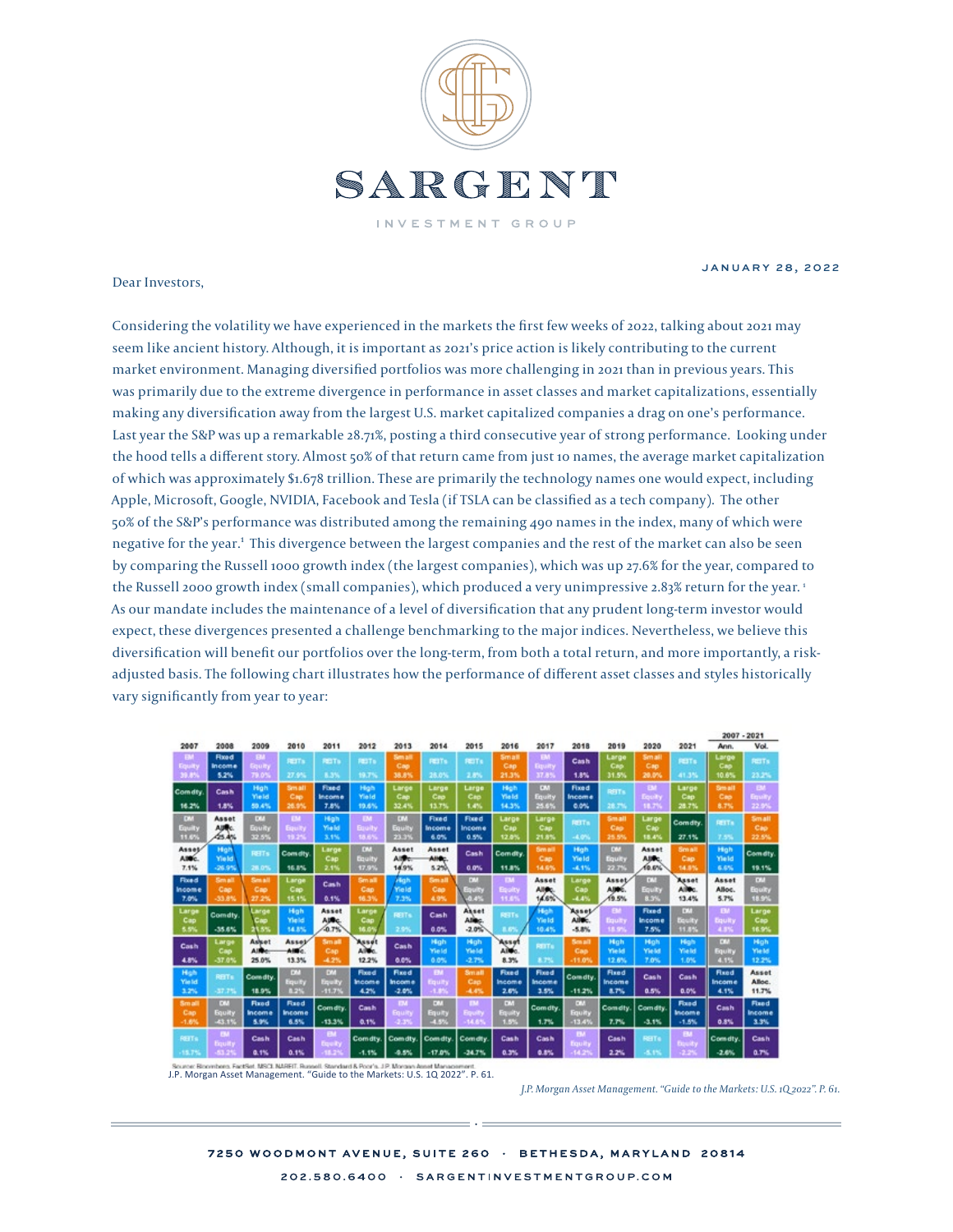In the previous chart, one can see that from 2007 – 2021 the average annual divergence between asset classes was 13.2%, compared to 2021 where we saw a 43.5% divergence.<sup>3</sup> The broader market drivers began to shift dramatically in the middle of last year, which has continued in an exacerbated manor these first few weeks of 2022. The most notable macro tailwinds for the markets beginning 2021, continuing from 2020, were Covid vaccinations, continued expansion of central bank balance sheets, fiscal stimulus, record earnings beats, and resilient margins. Other bullish talking points revolved around deeply negative real yields and their influence on a void of available alternatives for returns aside from equities and the fear of missing out as equities continued their run. Very robust consumer and corporate balance sheets, corporate buybacks, and a heightened retail impulse were also popular themes encouraging equities.<sup>4</sup> These factors led to growth equites finishing the year trading at multiples close to 50% higher than their average over the last 25 years. This compares to value names finishing the year just under 12% above their average 25 year multiple.<sup>5</sup>

As noted, this growth trend began to revert last year primarily instigated by the emergence and virulent spreading of Omicron, dampening the excitement of progress we have made with vaccinations and therapies to treat Covid. It has also reemphasized supply chain constraints and more persistent inflation pressures. This in turn has motivated the Federal Reserve to begin telegraphing a policy pivot. These factors, combined with the stretched valuations and crowded positioning highlighted above, has led to dramatic reversals of some of the high-flying names as well as broader market volatility. <sup>4</sup> Although sometimes challenging to adhere to, like last year, the market's recent volatility exemplifies why we continue to believe the most appropriate positioning for long –term investors is balanced diversification, while taking tactical risk where appropriate.

Regarding the potential future of the markets, the primary focus of market pundits is interest rates. As we displayed in detail in our 1Q 2021 letter, interest rates moving higher, as long as the 10-year Treasury remains below 2.5-3%, is typically a tailwind for equities.<sup>6</sup> Particularly as we expect a backdrop of good earnings growth and a firm economy. As long as higher interest rates are not perceived as an indication that the Fed is too far behind in its control of inflation, causing it to possibly over-react, we anticipate this relationship to remain: i.e. moderate and consistent rate increases causing it to possibly over react, we anticipate this relationship to remain. I.e. moderate and consistent rate increases<br>should not be an overbearing concern for the short/intermediate term. Below is a reminder of where c rates are for context.  $\mathbf s$ nould not be an overbearing concern for the  $\mathbf s$ nor $\mathbf r$ jntermediate term, below is a reminder of where current inter $\mathbf s$ moderate and consistent rate increases show  $\alpha$  over  $\alpha$  over  $\alpha$  intermediate term.



## **nominal and real u.s. 10-year treasury yields**

J.P. Morgan Asset Management. "Guide to the Markets: U.S. 1Q 2022". P. 33. *J.P. Morgan Asset Management. "Guide to the Markets: U.S. 1Q 2022". P. 33.*

beginning of this letter, navigates through upcoming changes in interest rates, government spending and the